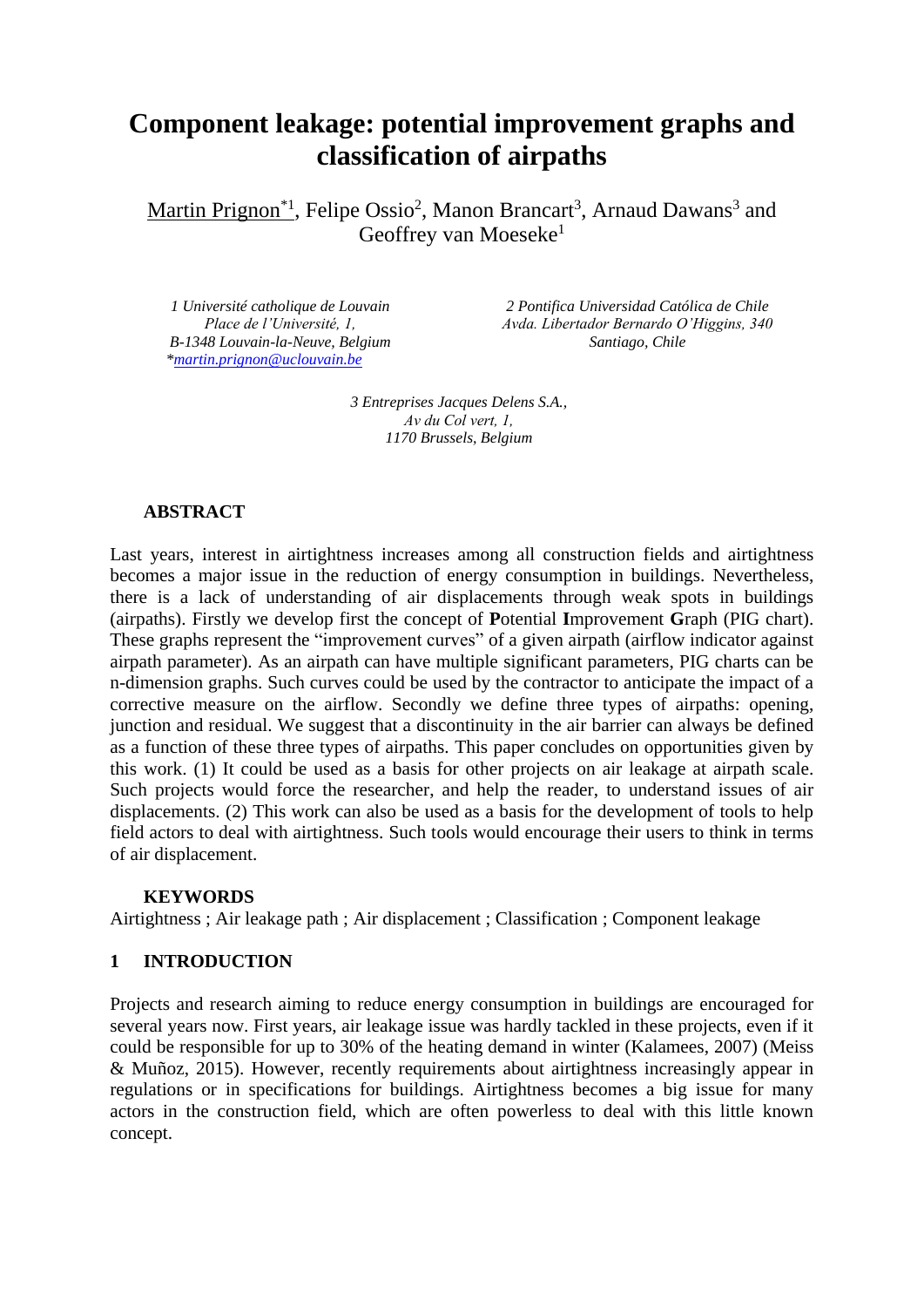The complexity of creating new airtightness predictive models and using existing ones has already been highlighted (Prignon & van Moeseke, 2017). The same paper highlighted the capabilities of single component models to be used as suitable tools for practical use. To develop these models, there is a need to focus on the understanding of air displacements around "airpaths". We define here an airpath as a spot in the building where air can leak (e.g. porous surfaces or flaws in building components among others).

Single component models study individually different airpaths of the building and consider the total building leakage as a sum of all these airpaths. Interesting point in these models is that they focus on the understanding of air displacements. Such understanding could help to interpret some observations made as the difference between results of tests in pressurization or in depressurization (d'Ambrosio Alfano, Dell'Isola, Ficco, & Tassini, 2012). Unfortunately, existing single component models are often outdated (Orme, Liddament, & Wilson, 1998) or currently not enough developed (Hassan, 2013).

This paper is part of the "AirPath50" project which aims to develop the understanding of air displacements at airpath scale. In this paper we present first the concept of PIG charts (airflow against a chosen parameter). Secondly, we suggest the classification of airpaths in 3 main types covering all different situations of air barrier discontinuity encountered in practice.

# **2 PIG CHARTS**

We stress the importance of understanding air displacements at weak spots of the building. Graphs develop in this context represent the airflow (or an airflow indicator) against a main airpath parameter. These graphs give a powerful visualization of the airpath both in a theoretical and a practical point of view. In a fundamental way, these graphs describe different phenomena (equations, models) governing the displacement of air and they develop the limits between different phenomena. In a practical way, a contractor can extract from these graphs the potential impact of one or another airpath on the building air leakage. Thus he can prioritize its actions as function of their impact, this is why we called these graphs "**P**otential **I**mprovement **G**raphs" (PIG charts).

We develop the case of a circular opening in a plate to give a better understanding of these graphs. In this example, the PIG chart represents the airflow against the radius of the opening [\(Figure 1\)](#page-2-0). For the creation of this PIG chart we consider a theoretical case of a plate of 1m x 1m, of 0.5 m width, with a medium porosity of  $10^{-12}$  m<sup>2</sup> and a discharge coefficient of 0.6. Air density and air velocity are taken at 275K. A pressure difference of 50 Pascal is applied between both sides of the plate and the air can flow only through the surface and the opening. Four different behaviors are considered and explained hereafter (I, II, III and IV on the figure).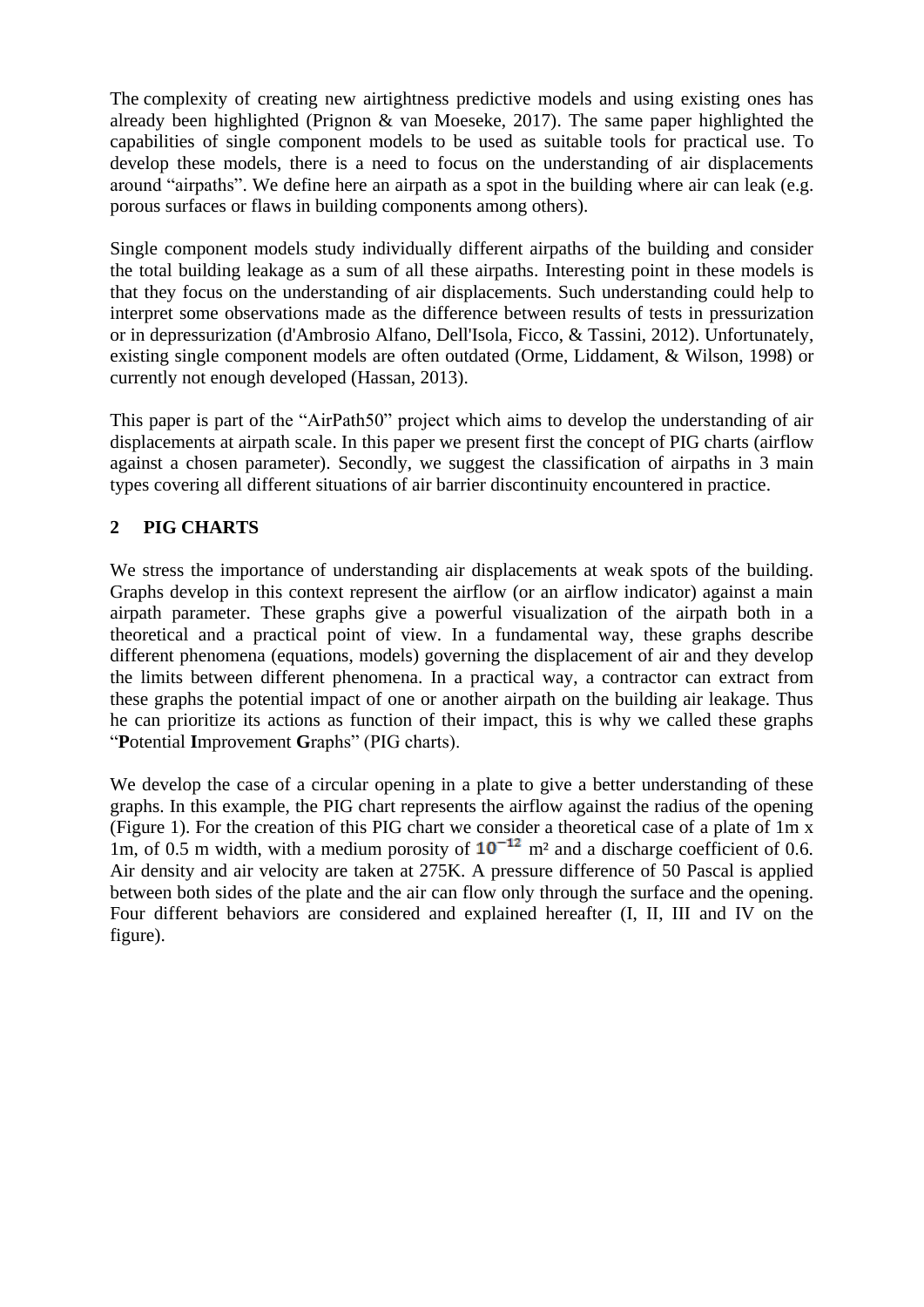

Figure 1: PIG chart for the case of a circular opening in an infinite plate

<span id="page-2-0"></span> When the radius is zero, air flows only through the surface and is computed with Darcy's law (equation 1). It depends then on the permeability of the porous medium (k), the area of the surface (A), the dynamic viscosity of the fluid ( $\mu$ ), the pressure difference  $(\Delta P)$  and the width of the plate (**w**). We consider the air flow through only one square meter of plate.

$$
Q = \frac{kA}{\mu} \frac{\Delta P}{w} \tag{1}
$$

 Once the radius increases, air looks for the path of least resistance and flows through the hole. When the radius is very small, the flow can be modeled by equation 2 (flow through a cylinder). In this case airflow is highly depending on the radius  $(r^4)$  of the opening.

$$
Q = \frac{\Delta P}{8\mu w} \left(\pi r^4\right) \tag{2}
$$

 At some point, flow is governed by the orifice equation (equation 3). The airflow depends less on the radius  $(r^2)$  but depends on the air density ( $\rho$ ) and discharge coefficient  $(C_d)$ . The discharge coefficient takes into account the fact that the opening is not an ideal nozzle. It takes positive values lower than 1 (1 is for the perfect nozzle).

$$
Q = C_d(\pi r^2) \left[\frac{2}{\rho} \Delta P\right]^{1/2} \tag{3}
$$

 When the radius is very large, two issues can be encountered and the model becomes much more complex. First, the airflow becomes too important for the hypothesis. Until here, airflow models consider the pressure difference between both sides as constant. But if ratio between volume and airflow is too small, the problem is not static anymore and the pressure difference can vary in time. This is never the case if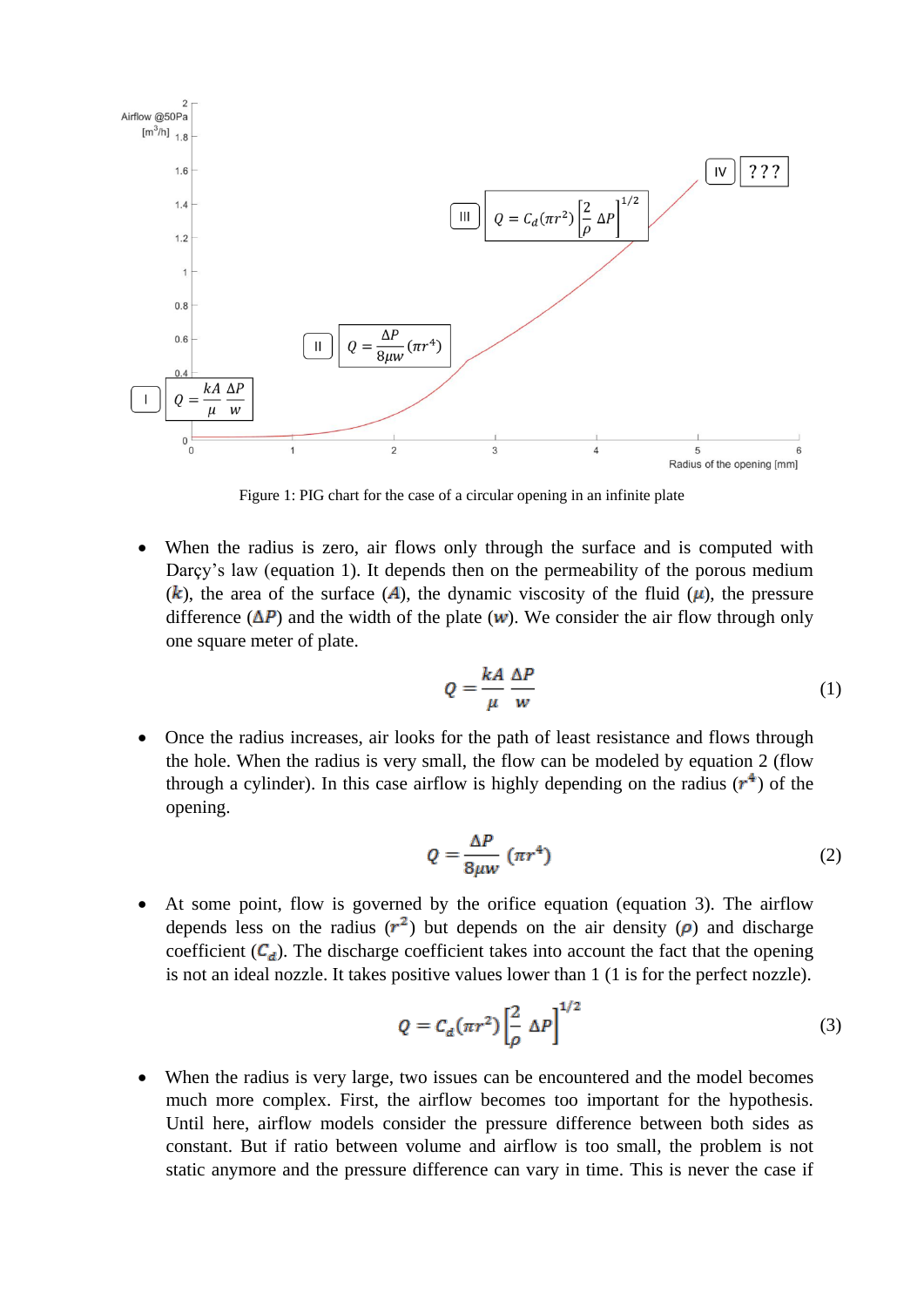both volumes are considered as infinite, but it can still be encountered in practice and must be mentioned. Second, often in multilayers surfaces only the layer responsible for airtightness (air barrier) is considered since its resistance is much higher than other layers. But when the resistance of this layer becomes too small, other layers have to be taken into account as new airpaths hidden behind the air barrier.

In the example, a clear break between behaviors II (flow through a cylinder) and III (flow through an orifice) can be seen [\(Figure 1\)](#page-2-0). In real cases, the transition would be much smoother and the PIG charts would be more like [Figure 2.](#page-3-0)



Figure 2: Smooth PIG chart with transition zone

<span id="page-3-0"></span>Some point of the PIG chart are not relevant since their values are too low to have a significant impact on total building airtightness (threshold of relevance). There are also two thresholds related to measurement equipment and measurement conditions (thresholds of insitu and laboratory measurements). These three threshold are represented with dot lines on the graph [Figure 2.](#page-3-0)

The "AirPath50" project aims to establish PIG charts through numerical simulations, in-situ tests and laboratory tests. We have to tackle many scientific issues related to these graphs. First, the issue of uncertainties in the case of in-situ and laboratory measurements (necessary to establish two thresholds). Second, the issue of the definition of a minimum "relevant value" in practice (necessary to establish the third threshold). Third, the issue of limits between behaviors and of "transition zones". Fourth, the issue of variability of parameters (as discharge coefficient in the above example) with main parameter variation (radius of the opening in the same example). Fifth the issue of parameter identification. Indeed, in the example of circular opening in infinite plate, we show the study of only one parameter (radius of the opening). Other graphs could be obtained for the same airpaths with other parameters (e.g. the width of the plate  $(w)$ ). PIG charts should be n-dimensions graphs (with n parameters).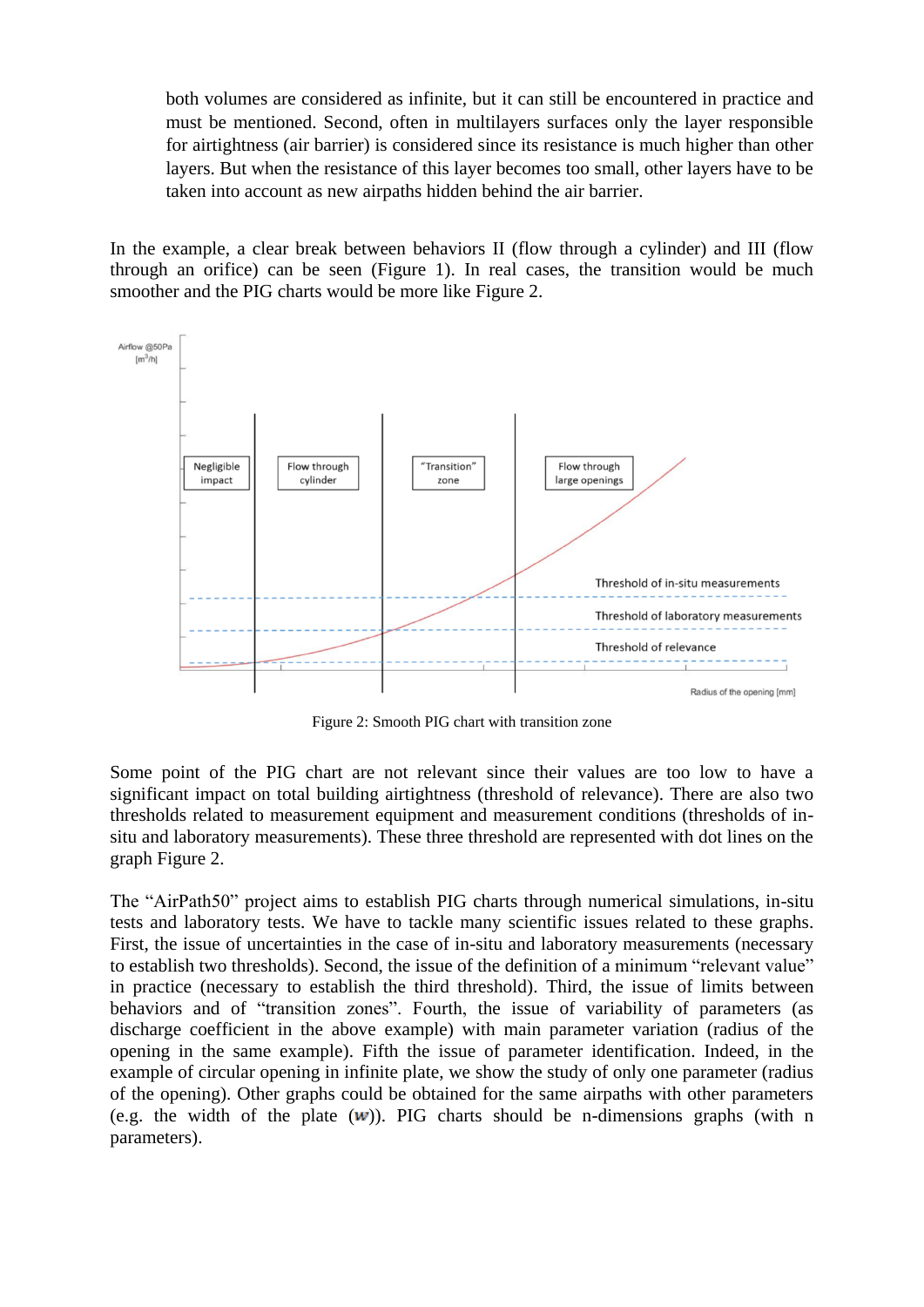## **3 CLASSIFICATION OF AIRPATHS**

In a perfect world, each airpath of each site should have its own PIG Chart. We try to make an exhaustive list of airpaths based on in-situ observations (tracer gas during fan pressurization testing), discussions with relevant professionals (one architect and three contractors) and reading of reports (Relander & Holøs, 2010) (Carrié, Jobert, & Leprince, 2012) and guides (Jaggs & Scivyer, 2009) (Mees & Loncourt, 2015). This list brings out many different situations, but all discontinuities in the air barrier can be simplified in a function of three main types of "theoretical airpaths" [\(Table 1\)](#page-4-0).

<span id="page-4-0"></span>

| Table 1: three types of airpath, example of real cases and suggested PIG charts                                                                                                                                                                                                             |                                                     |                                                        |
|---------------------------------------------------------------------------------------------------------------------------------------------------------------------------------------------------------------------------------------------------------------------------------------------|-----------------------------------------------------|--------------------------------------------------------|
| Description and example of theoretical airpaths                                                                                                                                                                                                                                             | <b>Expected PIG chart</b>                           |                                                        |
| <b>Opening</b><br>In this airpath, the air flows through the element<br>responsible for the discontinuity. Abscissa from<br>PIG charts can depend on the component. This<br>value can in some cases be obtained by the<br>manufacturer.<br>Ex: electrical outlet, window, door, ventilation | Airflow @50Pa<br>$\left[\text{m}^3/\text{h}\right]$ |                                                        |
| ducts.                                                                                                                                                                                                                                                                                      |                                                     | Discharge coefficient [-]<br>Radius of the opening [m] |





Figure 3: PIG chart in the case of an opening airpath

Area of the opening  $\text{Im}^2$ 

#### Figure 4: PIG chart in the case of a junction airpath





#### **Residual**

**Junction**

air barrier.

In this airpath, the air flows through the remaining surface behind the discontinuity. It depends on the permeability of the medium.

In this airpath, the air flows through the junction between the air barrier and the element responsible for the discontinuity. This element can be another

Ex: junction between two air barriers, junction between an air barrier and a window or a door

Ex: remaining layers behind an electrical outlet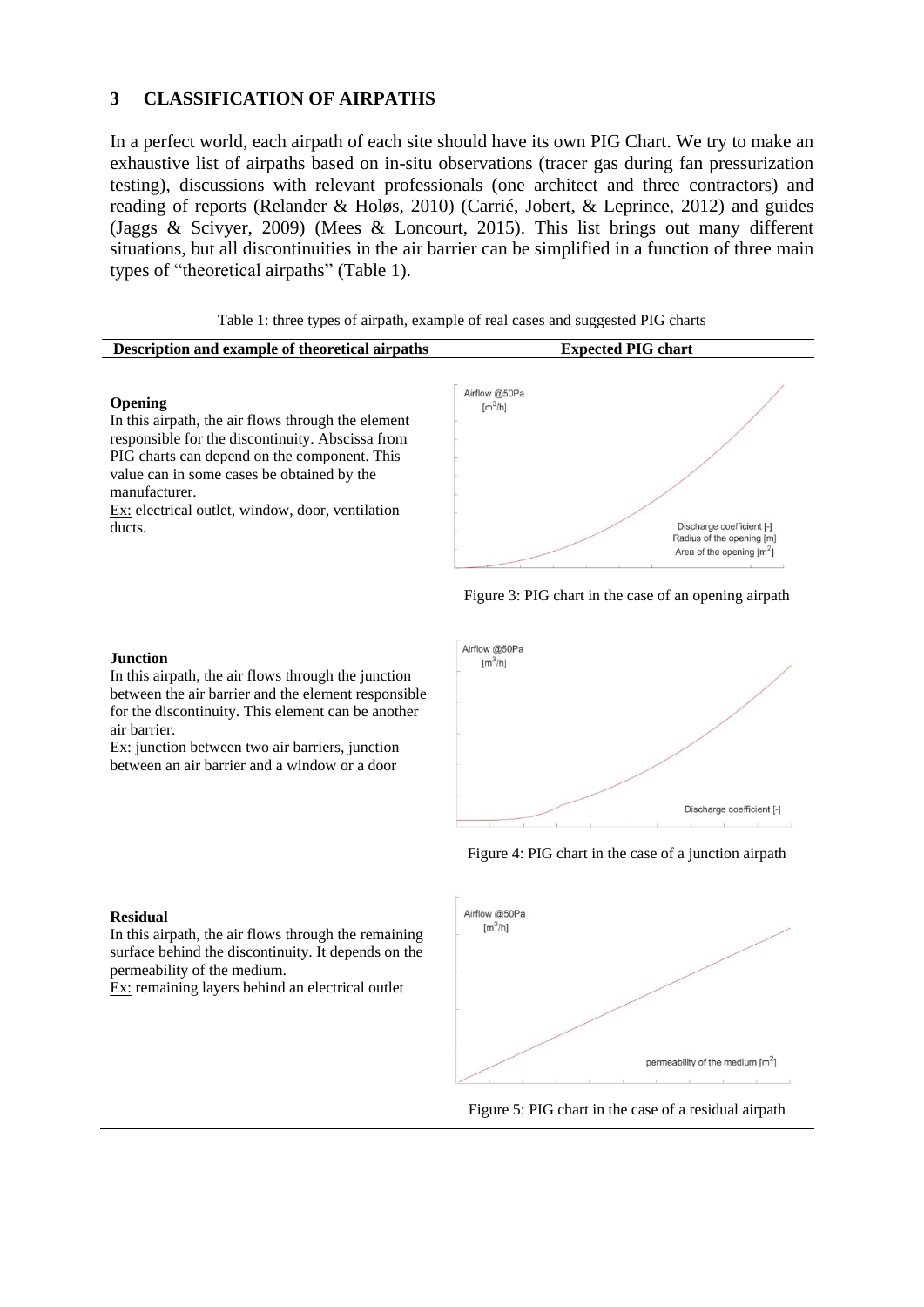We suggest in this work that airflow passing through a discontinuity in the air barrier can always be described as a function of the three airpaths presented above. Three real cases are hereafter described in terms of airpaths:

- An electrical outlet appears in three categories: air flows through the openings of the electrical outlet itself (opening), through the junction between the box and the wall (junction) and through the remaining layers of the wall behind the electrical outlet (residual).
- A window appears only in two categories: air flows through the junction between window and wall (junction) and through the window flaws (opening). Airflow in the window depends on its class and on its surface.
- A ventilation duct appears in two categories: air flows through the tightening around the duct where air barrier is cut (junction) and through the flaws in the ducts (opening). Airflow through the ventilation duct depends on its class, on its perimeter and on its total length in the airtight envelope. Indeed, for the part of the duct inside the envelope, the duct itself becomes the air barrier.

Most of these cases are already known by contractors. For example, outlet are often encased in plaster to reduce the permeability of the medium of the "residual airpath". Plaster also increases the quality of the junctions between the outlet and the wall. Nevertheless the plaster is sometimes not perfectly set (bottom of the box, [Figure 6\)](#page-5-0) and leaks can be observed at these points. PIG charts could be helpful for contractors to understand and quantify the impact of a poor execution.



Figure 6: electrical outlet encased in a wall<sup>1</sup>

<span id="page-5-0"></span>A component can have many different airpaths, thus many different parameters. This is why study of local air leakage is complex and time consuming.

# **4 CONCLUSION AND FURTHER WORK**

In this paper, we present first the concept of PIG charts. These graphs represent airflow indicator against a chosen parameter. An airpath often depends on more than one parameter thus complete PIG charts can have n-dimensions. "n" is the number of parameters having a significant impact on airflows. Such graphs fit well in the "Airpath50" project since it helps to visualize air behavior at airpath scale. We define then three types of airpaths. We suggest that a discontinuity in an air barrier can always be defined as a function of these three types of airpaths.

1

<sup>1</sup> Picture fro[m http://www.selfmatic.be](http://www.selfmatic.be/)